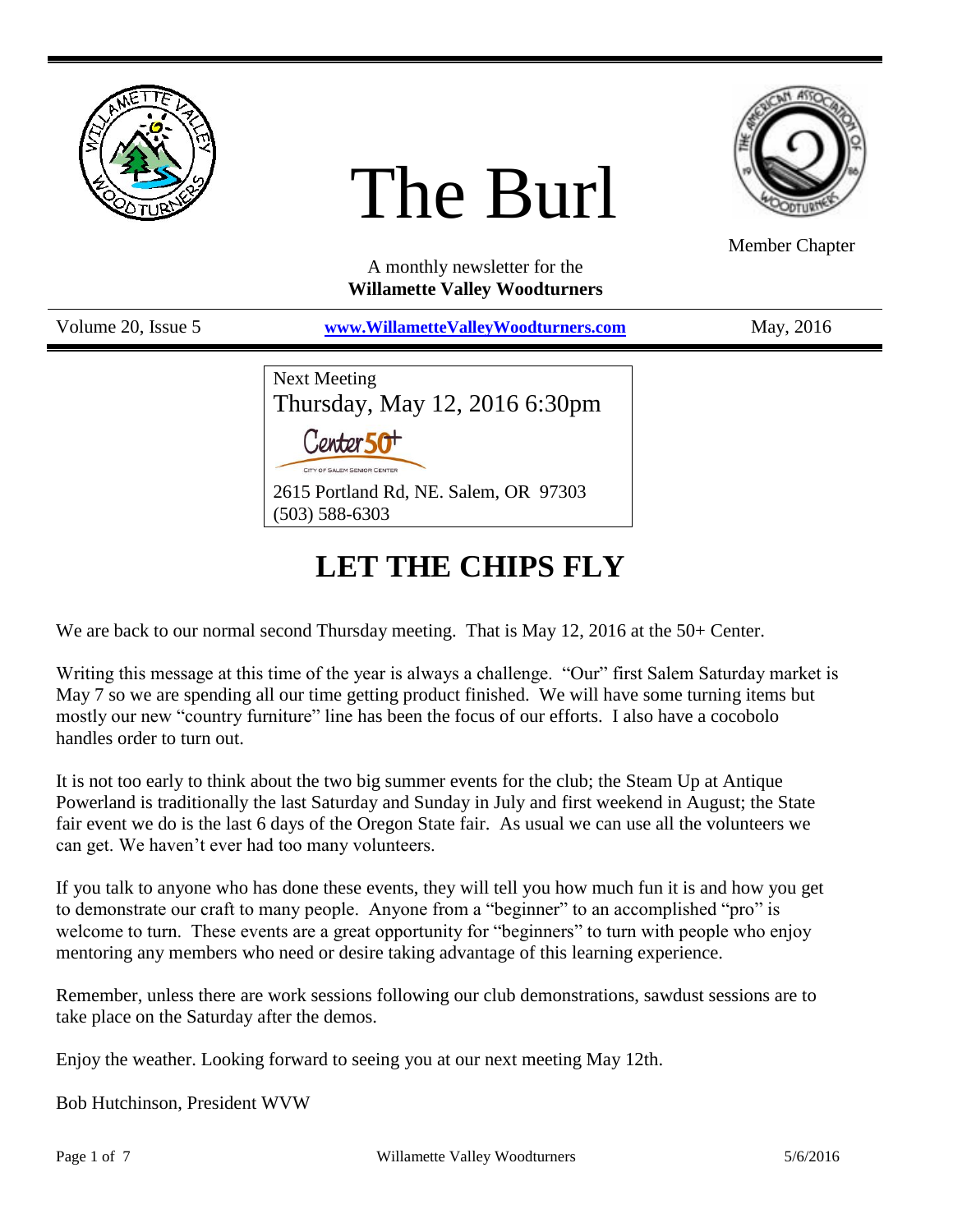## **May 12 Demonstrator: Lloyd Johnson**

Lloyd has been a woodworker for nearly 40 years. He became interested in woodturning when he saw is first segmented bowl nearly 20 years ago. He realized that segmented woodturning was an opportunity to combine woodworking skills with woodturning and in fact, his very first woodturning was a segmented bowl. Having run software companies for 10 years, he immediately saw an opportunity to bring his knowledge of technology to produce software that would simplify the design process.

He started his company, Woodturner PRO, in 2001 as a hobby business. Since then, it has grown to a point to where it has now become a nearly fulltime job. His software is now being used in nearly 60 different companies and has become the most popular and widely used software solution in the world. In addition to software, Woodturner PRO also manufactures hardware solutions that simplify the design and construction of segmented vessels. In 2010, Lloyd became a founding



board member of the Segmented Woodturners chapter of the American Association of Woodturners. He wrote the website, forum and photo gallery that is still in use today. That online club has become the largest club of the AAW.

\_\_\_\_\_\_\_\_\_\_\_\_\_\_\_\_\_\_\_\_\_\_\_\_\_\_\_\_\_\_\_\_\_\_\_\_\_\_\_\_\_\_\_\_\_\_\_\_\_\_\_\_\_\_\_\_\_\_\_\_\_\_\_\_\_\_\_\_\_\_\_\_\_\_\_\_\_\_\_\_\_\_\_\_\_\_\_\_

In addition to his own software, Lloyd is an expert at SketchUp and is considered to be the top SketchUp artist of 3D woodturning modeling in the world. His plan is to extend his own software with 3D capabilities far beyond what is currently available. He currently has three pieces of software and has additional titles under development.

## **Demonstration: Technology and Woodturning**

Although predominately about segmented woodturning, it will cover topics that are of interest to all woodturners. Each of the three programs will be demonstrated to show how they provide a a complete solution to the workflow of segmented woodturning. This includes designing the shape of the turning, segmentation including such capabilities as closed and open segments, staves, compound segments and wheel configurations. In addition, the ability to create simple and complex feature rings from multi-generation laminations will be demonstrated.



Lloyd will also show a brief slide presentation of how SketchUp can be used in designing and constructing segmented projects including vessels and sculptures.

#### **May Sawdust Session - The Skew**

Where: Terry Gerros' shop (820 Cordon Rd. NE) When: 9-1 P.M. Saturday following the club meeting. (May 14th) What to bring: Your favorite skew, some wood and lunch if needed.

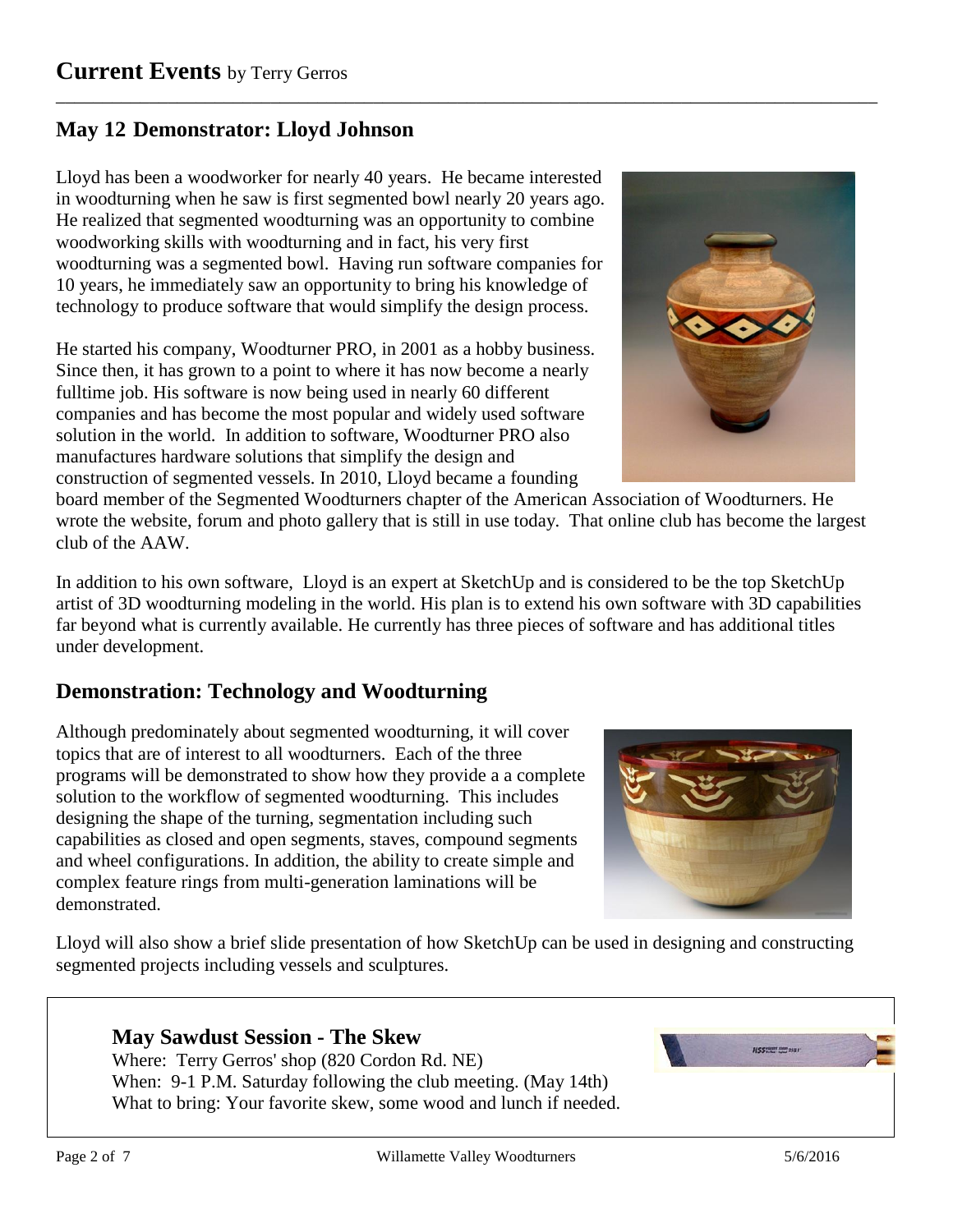**Upcoming Events** by Terry Gerros

- **Jun 9 Demonstrator: Phil Lapp**
- **Jul 14 Demonstrator: Eric Löfström** with a Workshop to follow
- **Aug 11 Demonstrator: Kathleen Duncan -** Piercing
- **Sep 8 Demonstrator: Terry Gerros -** Twist work
- **Oct 13 Demonstrator: Open**
- **Nov 10 Club auction!!!!**
- **Dec 8 Demonstrator: Open**

# **SYMPOSIUM SCHEDULES**

There is something planned for every month that may match your travel plans:

- Utah Woodturning Symposium 2016, Orem UT May 12th-14th, 2016
- AAW 30th International Symposium, Atlanta, GA June 9th-12th, 2016
- Turn-On! Chicago 2016 Mundelein, IL, July 22nd-24th 2016
- Saskatchewan Woodturning Symposium 2016 Regina, SK, July 22nd-24th 2016
- SWATurners Symposium, Waco, TX August 26th-28th, 2016
- 17th Rocky Mountain Woodturning Symposium, Loveland, CO September 16th-18th 2016
- 5th Segmenting Symposium Quincy, MA, October 27th-30th 2016
- Virginia Woodturners (10 clubs) Fishersville, VA, November 5th-6th 2016
- **Oregon Woodturning Symposium, Albany, OR, March 17th-19th, 2017**

## **OTHER UPCOMING EVENTS**

- May 28th Greater Vancouver Woodturners Guild, Vancouver, B.C. Kurt Hertzog All Day Demo. May 29th Hands On Class
- $\triangleright$  May 29th 2016 9 Day woodturning cruise leaving Southampton, England for Norway and return. Contact http://craftours.com
- $\triangleright$  June 16th Northwest Washington Woodturners, Bay View, WA Eric Löfström demo, June 17th & 18th Hands On Class
- July 23rd Woodturners of Olympia, Olympia, WA Bob Espen and Michael Hosaluk All day demo. July 24th thru 27th Michael Hosaluk hands on classes
- **July 30-31 and August 6-7 The Great Oregon Steam-Up**
- $\triangleright$  Sept 9th Northwest Woodturners, Portland Tom Hastings demo
- Sept 24th Greater Vancouver Woodturners Guild, Vancouver, B.C. Michael Blankenship All Day Demo. \_\_\_\_\_\_\_\_\_\_\_\_\_\_\_\_\_\_\_\_\_\_\_\_\_\_\_\_\_\_\_\_\_\_\_\_\_\_\_\_\_\_\_\_\_\_\_\_\_\_\_\_\_\_\_\_\_\_\_\_\_\_\_\_\_\_\_\_\_\_\_\_\_\_\_\_\_\_\_\_\_\_\_\_\_\_\_\_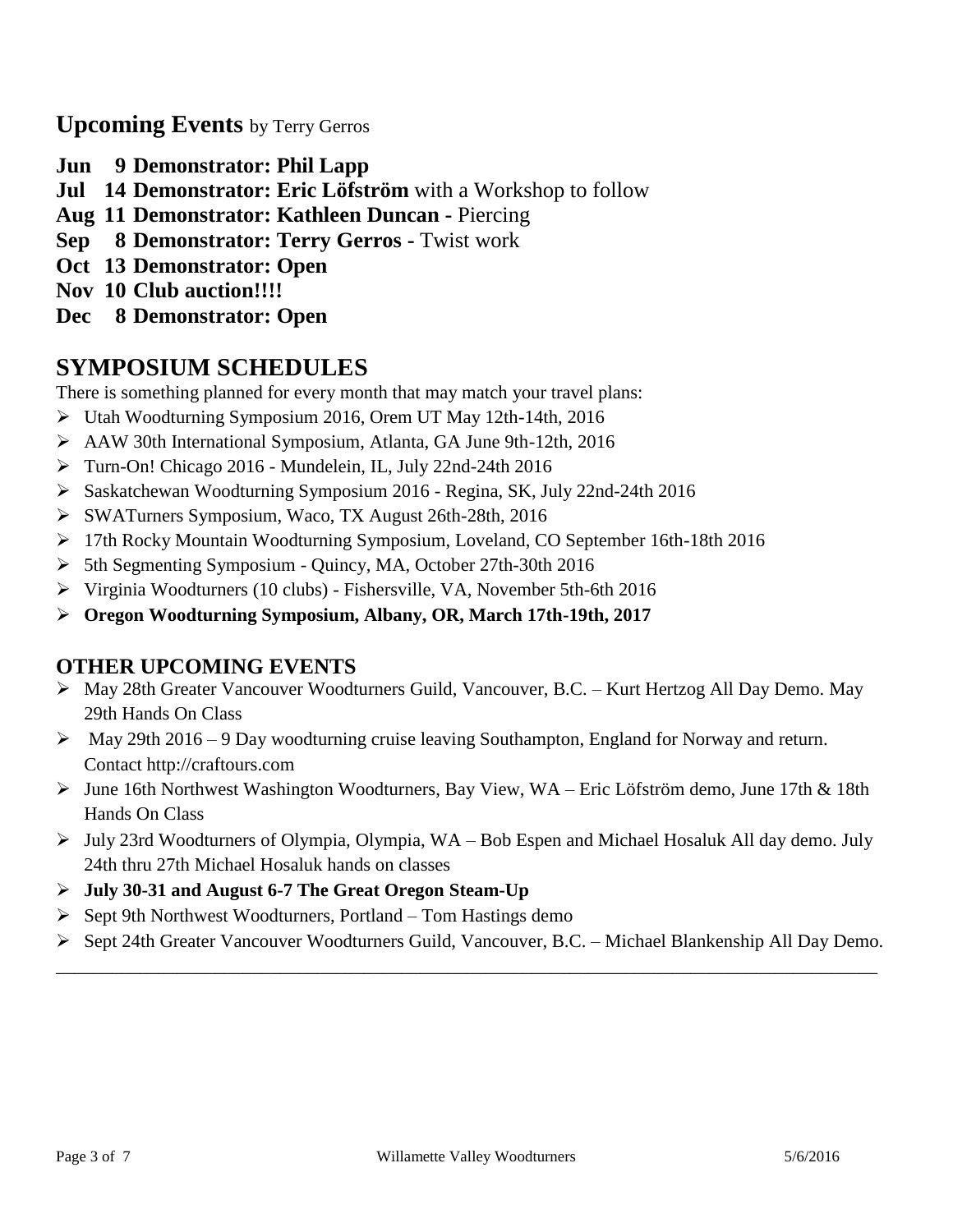#### **How to identify various woods?**

Submitted by Walt Thies

During and after my presentation at our meeting in April, several people asked me how they could identify various woods. The book I find easiest to use is:

**Identifying wood: Accurate results with simple tools** by Bruce Hoadley, 1990. It is listed on Amazon for \$22.89. If you have Amazon Prime there is no shipping and it is a very good price.

\_\_\_\_\_\_\_\_\_\_\_\_\_\_\_\_\_\_\_\_\_\_\_\_\_\_\_\_\_\_\_\_\_\_\_\_\_\_\_\_\_\_\_\_\_\_\_\_\_\_\_\_\_\_\_\_\_\_\_\_\_\_\_\_\_\_\_\_\_\_\_\_\_\_\_\_\_\_\_\_\_\_\_\_\_\_\_\_

A web site that is very useful and easy to use is:<https://woodidentification.net/about/> One has to keep in mind that when we go beyond native American woods, identification becomes more difficult because the species may not be well described.

#### **Tool giveaway by Dale Larson**

I upgraded to a sliding miter saw in my shop and have my old radial arm saw to give away to a good home. The radial arm saw is in good condition and works fine. It is a Sears 12" radial arm saw model 113.198900 and works on 220 plug in. I just wanted a shinier new toy to play with in my new shop. Dale Larson 503-661-7793 woodbowl@frontier.com

\_\_\_\_\_\_\_\_\_\_\_\_\_\_\_\_\_\_\_\_\_\_\_\_\_\_\_\_\_\_\_\_\_\_\_\_\_\_\_\_\_\_\_\_\_\_\_\_\_\_\_\_\_\_\_\_\_\_\_\_\_\_\_\_\_\_\_\_\_\_\_\_\_\_\_\_\_\_\_\_\_\_\_\_\_\_\_\_

#### **Tip of the month - From Steve Russell Submitted by Bruce Stangeby**

Use a flat bastard file to remove any nicks and smooth the top of your tool rests before turning every day. A light stroke or two of paraffin wax across the top of the tool rest will also help your tools to slide along the rest smoothly.

\_\_\_\_\_\_\_\_\_\_\_\_\_\_\_\_\_\_\_\_\_\_\_\_\_\_\_\_\_\_\_\_\_\_\_\_\_\_\_\_\_\_\_\_\_\_\_\_\_\_\_\_\_\_\_\_\_\_\_\_\_\_\_\_\_\_\_\_\_\_\_\_\_\_\_\_\_\_\_\_\_\_\_\_\_\_\_\_

#### **Recycle, Reuse, Reinvent**

Submitted by Mark Choitz

I've started wet sanding with walnut oil and ordered a 5 gallon jug of oil to use in my woodturning. I wanted an easy way to dispense the oil without making a mess every time. Once again my wife comes to the rescue. She said I should try her empty laundry detergent jugs. They have a unique push button mechanism that prevents drips and allows for easy dispensing. I triple rinsed one, let it dry out and filled it up with walnut oil. Works great - no drips, easy to dispense, dark environment and easily refillable. I suspect these would work for other liquid products – I am going to try putting my Anchor Seal into another one. The ones we use are 1.5 gallons but they're available in different volumes.

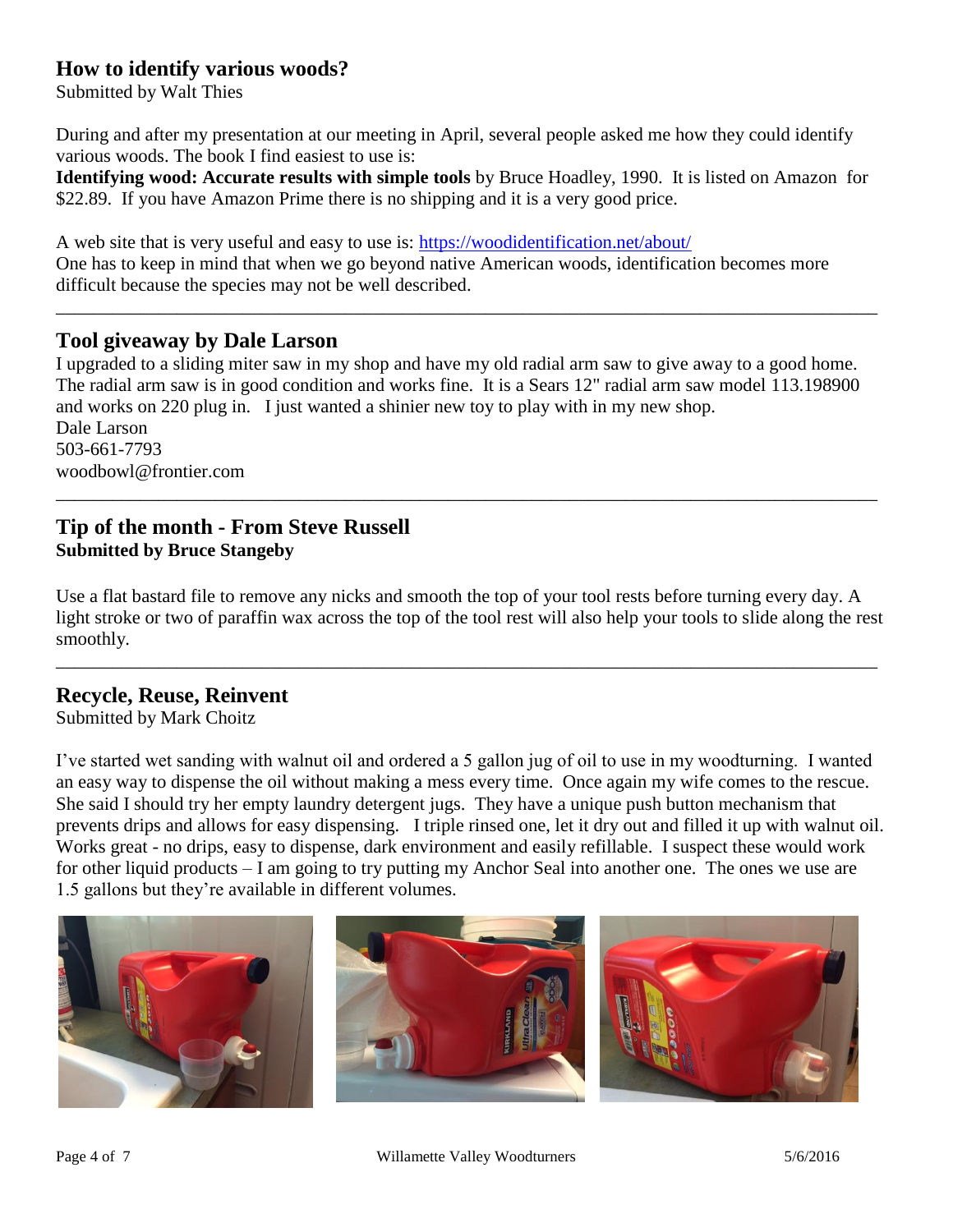# **Club Business**

\_\_\_\_\_\_\_\_\_\_\_\_\_\_\_\_\_\_\_\_\_\_\_\_\_\_\_\_\_\_\_\_\_\_\_\_\_\_\_\_\_\_\_\_\_\_\_\_\_\_\_\_\_\_\_\_\_\_\_\_\_\_\_\_\_\_\_\_\_\_\_\_\_\_\_\_\_\_\_\_\_\_\_\_\_\_\_\_

#### **April Treasurer's Report**

Beginning Balance **\$9,301.59**

By Henrik Åberg, Treasurer



| <b>Ending Balance</b>      | \$9,318.51 |                             |          |
|----------------------------|------------|-----------------------------|----------|
| <b>Total April Income</b>  | \$314.00   | <b>Total April Expenses</b> | \$297.08 |
| New Memberships $(2*\$25)$ | \$50.00    | Picture roster              | \$45.64  |
| Glue Sale                  | \$87.00    | Glue purchase               | \$150.00 |
| Raffle                     | \$133.00   | Shop fees                   | \$100.00 |
| Anchorseal sales           | \$44.00    | Burl copies                 | \$1.44   |
| <b>April Income</b>        |            | <b>April Expenses</b>       |          |

### **Membership Report**



\_\_\_\_\_\_\_\_\_\_\_\_\_\_\_\_\_\_\_\_\_\_\_\_\_\_\_\_\_\_\_\_\_\_\_\_\_\_\_\_\_\_\_\_\_\_\_\_\_\_\_\_\_\_\_\_\_\_\_\_\_\_\_\_\_\_\_\_\_\_\_\_\_\_\_\_\_\_\_\_\_\_\_\_\_\_\_\_

By Henrik Åberg

We have **14 new members** so far in 2016 with a total of **108** members.

#### **The Editor's Corner**

By Henrik Åberg, Burl editor

Please help improve the Burl experience for all club members by submitting your own contribution. We need more contributions for "**What's on my lathe?", "Tip of the month", "Joke of the month"** and more.

\_\_\_\_\_\_\_\_\_\_\_\_\_\_\_\_\_\_\_\_\_\_\_\_\_\_\_\_\_\_\_\_\_\_\_\_\_\_\_\_\_\_\_\_\_\_\_\_\_\_\_\_\_\_\_\_\_\_\_\_\_\_\_\_\_\_\_\_\_\_\_\_\_\_\_\_\_\_\_\_\_\_\_\_\_\_\_\_

**A maximum of two gift certificates per month are given out to the best Burl contributions**!

This month's gift certificate goes to **Mark Choitz** Thank you!

\_\_\_\_\_\_\_\_\_\_\_\_\_\_\_\_\_\_\_\_\_\_\_\_\_\_\_\_\_\_\_\_\_\_\_\_\_\_\_\_\_\_\_\_\_\_\_\_\_\_\_\_\_\_\_\_\_\_\_\_\_\_\_\_\_\_\_\_\_\_\_\_\_\_\_\_\_\_\_\_\_\_\_\_\_\_\_\_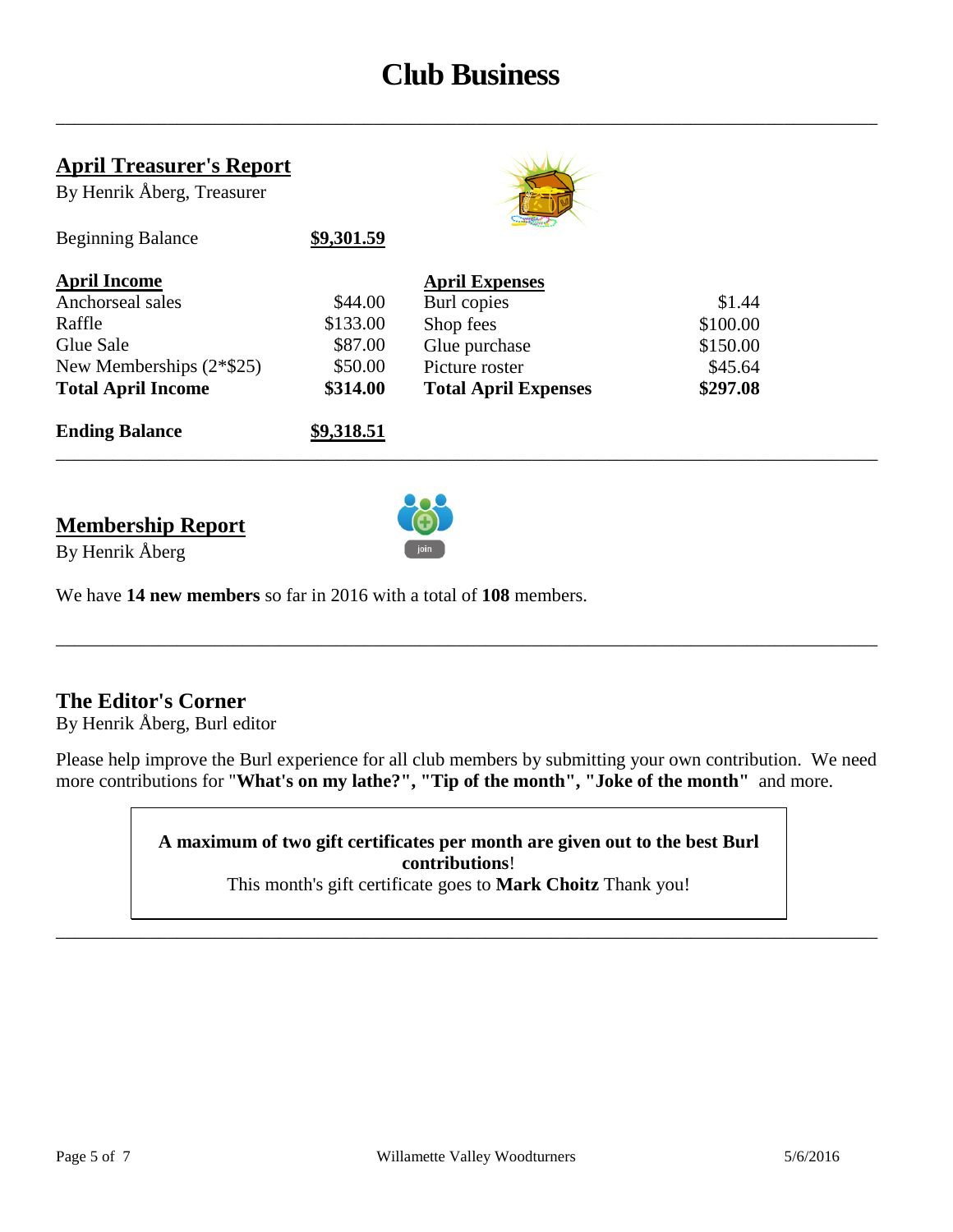# Membership Rewards

#### **Library**

A friendly reminder to members with books and/or videos checked out from the library. Please return them at this next meeting.

#### **Wood Gathering**

Sign-up sheets will be available to indicate your availability to help with wood gathering. Anyone who learns of a tree or log that is available to the club should notify Jerry Lelack, (503) 510-1577 or Bob Hutchinson, (503) 508-3279. The intent is to gather wood, process it to usable pieces, store it at the home of Terry Gerros, and then make it available to members. Terry can be reached at (503) 580-5013.

#### **From Terry Gerros**

I am a distributor for Stick Fast CA glue, Sharpfast Sharpening systems, the Holdfast vacuum chucking system and Saburrtooth Carving bits. If you have an interest in these products, give me a call or send me an [email](mailto:gerrost@yahoo.com) for details.

#### **Supplies**

The club purchases a few supplies in bulk and sells it to members at club cost. We routinely have superglue (\$5), black or brown superglue (\$10) accelerator (\$10) and Anchorseal (\$11/gal). The club has a small supply of half round protractors (\$6) used to measure the angle ground on a tool, and depth gauges (\$5). HSS Round Tool Bits rods (1/4" x 8") are also available (\$3). Henrik Åberg will have the resale items available at the meetings, except for Anchorseal which is available through [Jeff Zens.](mailto:jszens@custombuiltfurniture.com)

#### **Club Member Discounts**

- **Craft Supply**: The club's order will be going out on the Monday following our Club Meeting if our order equals or exceeds \$1,000. Craft Supply gives us a 10% discount plus free shipping on all items, and occasional additional discounts on certain other items and quantity purchases. If you order from the sales items, you will receive the club discount in addition to the sale discount, making many items available at very attractive prices. For detailed instruction for ordering see the article in the [November](http://www.willamettevalleywoodturners.com/newsletters/2015_11_WVW_Newsletter.pdf) 2015 Burl. Questions? See [jeffzens@custombuiltfurniture.com.](mailto:jeffzens@custombuiltfurniture.com.)
- Club members are registered with **Klingspor's Woodworking Shop** at [www.woodworkingshop.com](http://www.woodworkingshop.com/)  or 800-228-0000, they have your name and will give you a 10% discount.
- If you show your club card at checkout time to the cashier at **Woodcraft** in Tigard they will give you a 10% discount (may not apply to some machinery).
- **Exotic Wood** is offering a discount of 15% off any orders placed at: [www.exoticwoodsusa.com.](http://www.exoticwoodsusa.com/) (This includes sale items and free shipping on orders over \$300). Use promo code ewusaAAW
- **Gilmer Wood** now offers our club a 10% discount on purchases made there. If you haven't been to Gilmer's, it is well worth the trip to Portland, if only to make your mouth water and make you cry if you leave empty handed.